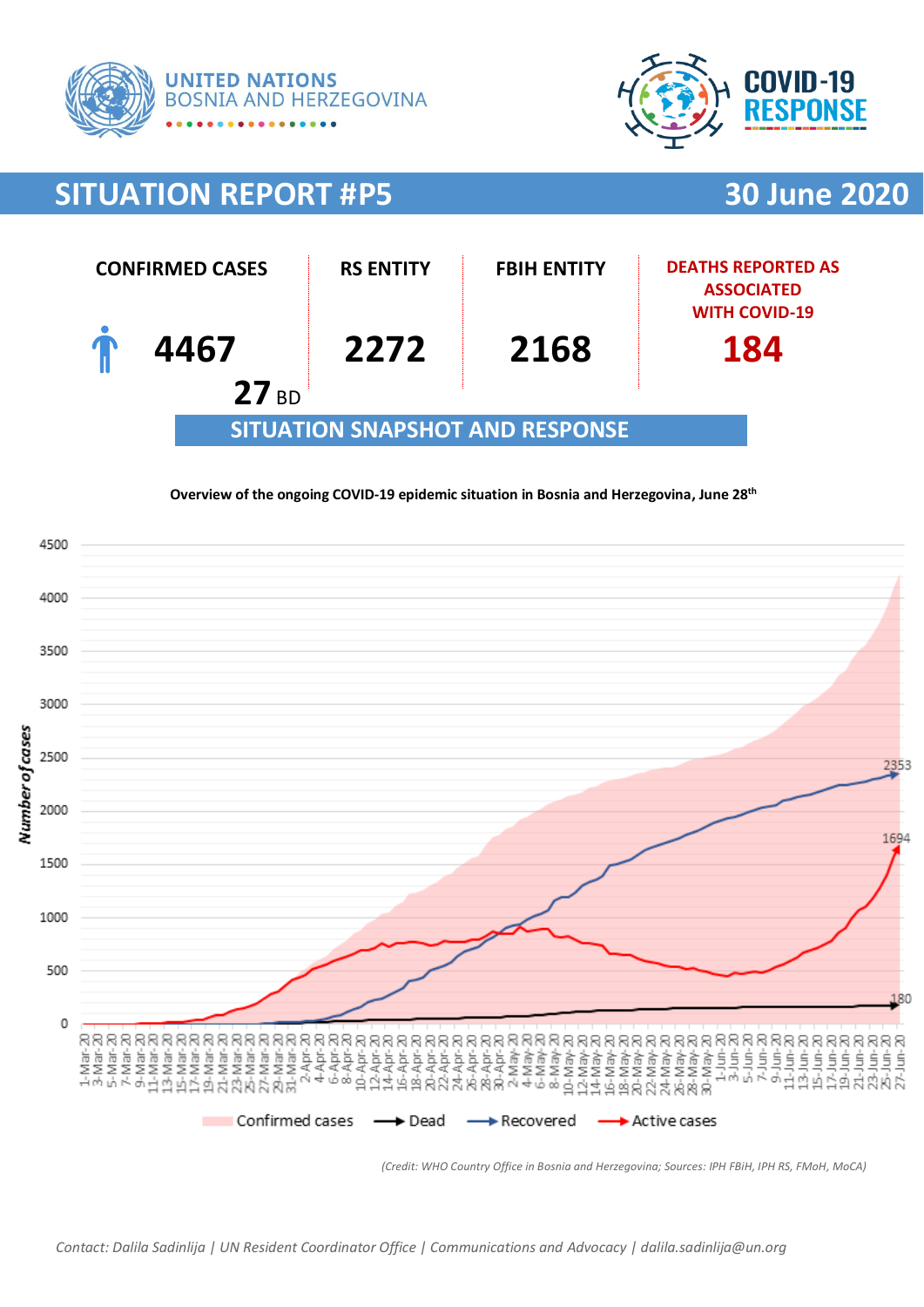



## **SITUATION OVERVIEW**

The BiH Council of Ministers decision on State of Natural or Other Disaster (BiH's equivalent of "State of Emergency") remains in place. At the entity levels, however, the previously declared State of Emergency in the RS was terminated on 20 May, and the State of Natural Disaster in FBiH was, likewise, lifted on 29 May. Both the RS and the Federation entities now allow movement of all population categories with a mandatory requirement that everyone wear face masks in enclosed spaces/areas. Curfews have been lifted across the entire territory of BiH. BiH citizens entering into the country no longer need to observe self-isolation, while foreign citizens entering the country on business need to show a letter of invitation from a legal body/institution which is engaging that person, as well as certificate reflecting a negative COVID-19 test result that is not older than 48hours. Borders are open for citizens of Croatia, Montenegro and Serbia as of 1 June; air travel resumed. Due to the recent rise in numbers of new cases across the region, stricter measures upon entry apply for anyone coming from BiH into Montenegro and Slovenia. Croatia is expected to relax some of the recently imposed restrictive measures towards entry from BiH as of 1 July. BiH Council of Ministers Chairman noted that BiH will most likely not open its borders for EU citizens until a reciprocal decision is endorsed.

Localized clusters continued to appear throughout BiH, raising the overall numbers of new cases to daily record highs in the past week (reaching a peak of 172 new cases on 27 June), with over 15 more people passing away due to Covid-19 induced health complications. Due to the deteriorating situation, some of the measures in place in the FBiH Entity were strengthened as of 29 June, including limiting the working hours for catering services and facilities (midnight), visiting bans for the centers for the elderly, as well as intensified inspectorate units presence. Similar measures and recommendations are already in place in the RS Entity, where the decision was also made on 29 June to gradually dismiss all quarantine areas and replace them by home self-isolation.

BiH Council of Ministers endorsed a decision on the distribution of funds received via in-country donations (private and public) on 30 June. Around 747,625 BAM will be distributed as per already set percentages. Despite urgency caused by strains on medical facilities throughout BiH, the decision on the distribution of the recently donated medical equipment and PPE is still pending with the BiH Coordination Body. While over 500 public procurements were conducted thus far, clinical universities are still in need of the donated medical equipment, which – in some cases – is yet to be examined and certified for use.



*Contact: Dalila Sadinlija | UN Resident Coordinator Office | Communications and Advocacy | dalila.sadinlija@un.org*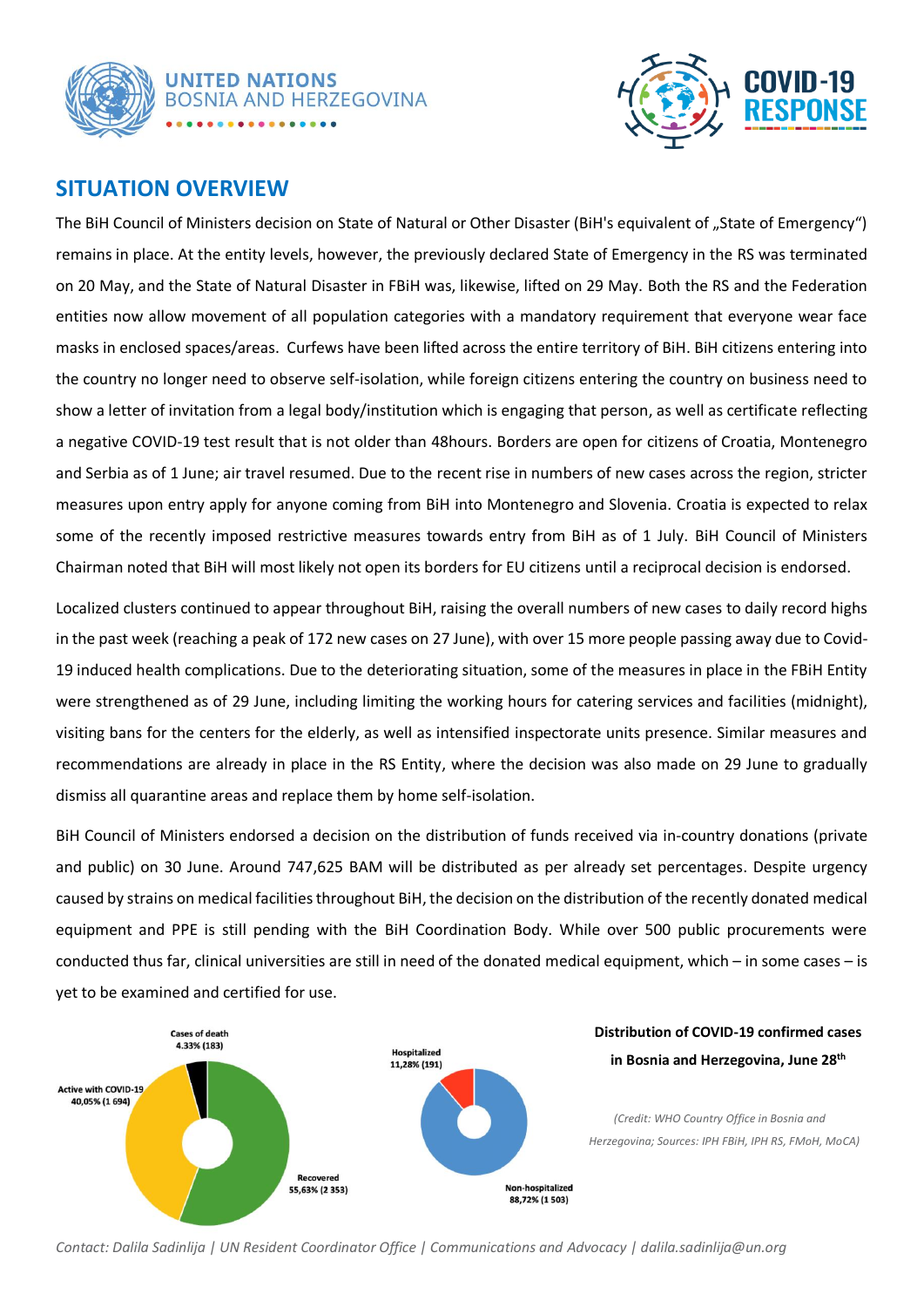





#### **Distribution of COVID-19 positive cases and trendline in Bosnia and Herzegovina, June 28 th**

**Total number of tests performed by entities and Brcko District of Bosnia and Herzegovina, June 28th**



*<sup>(</sup>Credit: WHO Country Office in Bosnia and Herzegovina; Sources: IPH FBiH, IPH RS, FMoH, MoCA)*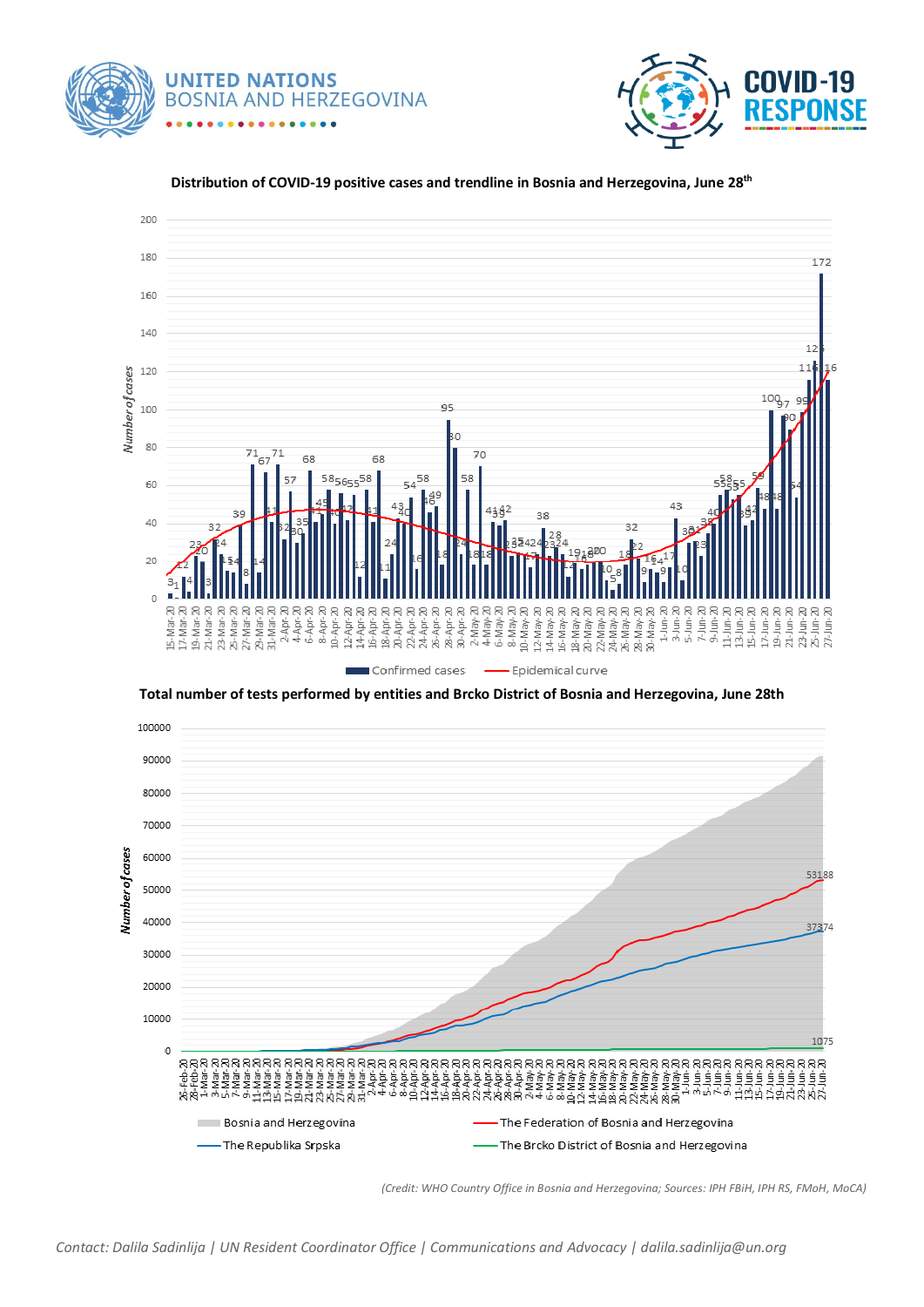





#### **Case Fatality Rate (CFR) in Bosnia and Herzegovina vs Global Case Fatality Rate, June 28 th**

*(Credit: WHO Country Office in Bosnia and Herzegovina; Sources: IPH FBiH, IPH RS, FMoH, MoCA, ECDC)*

## **UN SUPPORT IN RESPONSE – LATEST**

 The UN team continues with the weekly presentation of key findings with regards to the sectoral and cross-cutting assessments conducted. Following the presentation held by UNICEF, covering COVID-19, Youth and Mental Health, on 25 June, the next one is announced for 3 July. On this occasion, findings from the assessment conducted by the Association of Employers in the Federation of Bosnia and Herzegovina and the Union of Employer's Associations of the Republika Srpska with support of the ILO and EBRD, as well as findings from the most recent UNESCO and UNDP assessments will be presented.

UNESCO launched a global campaign questioning perceptions of "normal" and the "next normal" in the world changed by the Covid-19 pandemics. The "Next normal" film

### **Link to [UNESCO](https://en.unesco.org/campaign/nextnormal?fbclid=IwAR3WhpHKyHg6vG8bkgl2SjLYhKBITRpWrsKTMUuNEAvKCePUQgxwtq_4E98)  ["Next Normal"](https://en.unesco.org/campaign/nextnormal?fbclid=IwAR3WhpHKyHg6vG8bkgl2SjLYhKBITRpWrsKTMUuNEAvKCePUQgxwtq_4E98)  [Campaign](https://en.unesco.org/campaign/nextnormal?fbclid=IwAR3WhpHKyHg6vG8bkgl2SjLYhKBITRpWrsKTMUuNEAvKCePUQgxwtq_4E98) and Film**

presents factual information about the world before and during the pandemic. Put together, these facts invite viewers to question their ideas about what is normal, suggesting that we have accepted the unacceptable for far too long and that the time for change has arrived. The campaign is part of a wider effort by UNESCO to reflect on the world to come, notably through the UNESCO forum initiative, a laboratory of ideas bringing together prominent thinkers, the Resiliart movement, a series of panel debates on the future of culture and the cultural industries, the Futures Literacy Network,